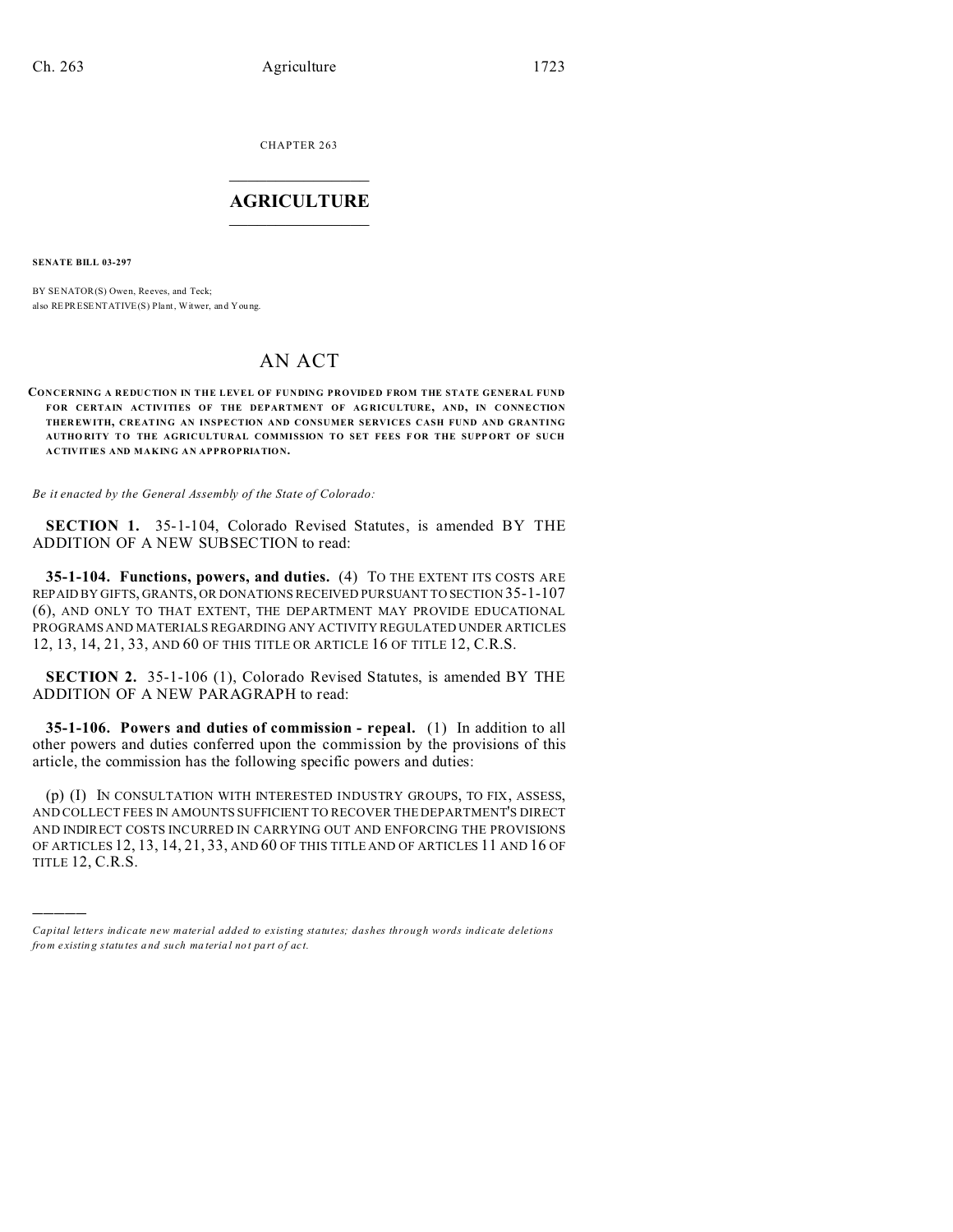#### 1724 Ch. 263

(II) FEES ESTABLISHED PURSUANT TO THIS PARAGRAPH (p) THAT EXCEED THE AMOUNT OF ANY CORRESPONDING FEES THAT WERE IN EFFECT AS OF APRIL 1, 2003, AND ANY NEW OR ADDITIONAL FEES ESTABLISHED AFTER APRIL 1, 2003, SHALL BE REPORTED, ON OR BEFORE DECEMBER 1 OF EACH YEAR, TO THE AGRICULTURE, NATURAL RESOURCES AND ENERGY COMMITTEE OF THE SENATE AND THE AGRICULTURE, LIVESTOCK, AND NATURAL RESOURCES COMMITTEE OF THE HOUSE OF REPRESENTATIVES.

(III) THIS PARAGRAPH (p) IS REPEALED, EFFECTIVE JULY 1, 2005.

**SECTION 3.** Article 1 of title 35, Colorado Revised Statutes, is amended BY THE ADDITION OF A NEW SECTION to read:

**35-1-106.5. Inspection and consumer services cash fund - creation - repeal.** (1) TO AND INCLUDING JUNE 30, 2005, ALL FEES, FINES, AND PENALTIES COLLECTED PURSUANT TO ARTICLES 12, 13, 14, 21, 33, AND 60 OF THIS TITLE AND ARTICLE 16 OF TITLE 12, C.R.S., SHALL BE TRANSMITTED TO THE STATE TREASURER, WHO SHALL CREDIT THE SAME TO THE INSPECTION AND CONSUMER SERVICES CASH FUND, WHICH FUND IS HEREBY CREATED IN THE STATE TREASURY. ALL INTEREST DERIVED FROM THE DEPOSIT AND INVESTMENT OF MONEYS IN THE FUND SHALL BE CREDITED TO THE FUND. AT THE END OF ANY FISCAL YEAR, ALL UNEXPENDED AND UNENCUMBERED MONEYS IN THE FUND SHALL REMAIN IN THE FUND AND SHALL NOT BE CREDITED OR TRANSFERRED TO THE GENERAL FUND OR ANY OTHER FUND OR USED FOR ANY PURPOSE OTHER THAN TO OFFSET THE COSTS OF IMPLEMENTING, ADMINISTERING, AND ENFORCING THE PROVISIONS OF ARTICLES 12, 13, 14, 21, 33, AND 60 OF THIS TITLE AND OF ARTICLES 11 AND 16 OF TITLE 12, C.R.S. MONEYS IN THE FUND ARE SUBJECT TO ANNUAL APPROPRIATION TO THE DEPARTMENT FOR SUCH PURPOSES.

(2) NOTWITHSTANDING SECTION 24-75-402 (2) (g), C.R.S., THE TARGET RESERVE BALANCE FOR THE INSPECTION AND CONSUMER SERVICES CASH FUND SHALL BE FIFTY PERCENT OF THE AMOUNT EXPENDED FROM THE FUND DURING THE FISCAL YEAR.

(3) THIS SECTION IS REPEALED, EFFECTIVE JULY 1, 2005. ANY UNEXPENDED AND UNENCUMBERED MONEYS REMAINING IN THE INSPECTION AND CONSUMER SERVICES CASH FUND AS OF JUNE 30, 2005, SHALL BE TRANSFERRED TO THE GENERAL FUND.

**SECTION 4.** 35-1-107 (1) and (3), Colorado Revised Statutes, are amended, and the said 35-1-107 is further amended BY THE ADDITION OF THE FOLLOWING NEW SUBSECTIONS, to read:

**35-1-107. Commissioner of agriculture - report - publications - deputy commissioner.** (1) The commissioner of agriculture shall be the chief administrative officer of the department of agriculture and shall have direct control and management of its functions, subject only to the powers and duties of the commission as prescribed in this article. The commissioner shall be appointed by the governor, with the consent of the senate, and he shall serve at the pleasure of the governor. He THE COMMISSIONER shall be allowed traveling and subsistence expenses actually and necessarily incurred in the performance of his official duties. when absent from his main office. He THE COMMISSIONER shall maintain his AN office at the state capitol buildings group and shall be custodian of all property and records of the department.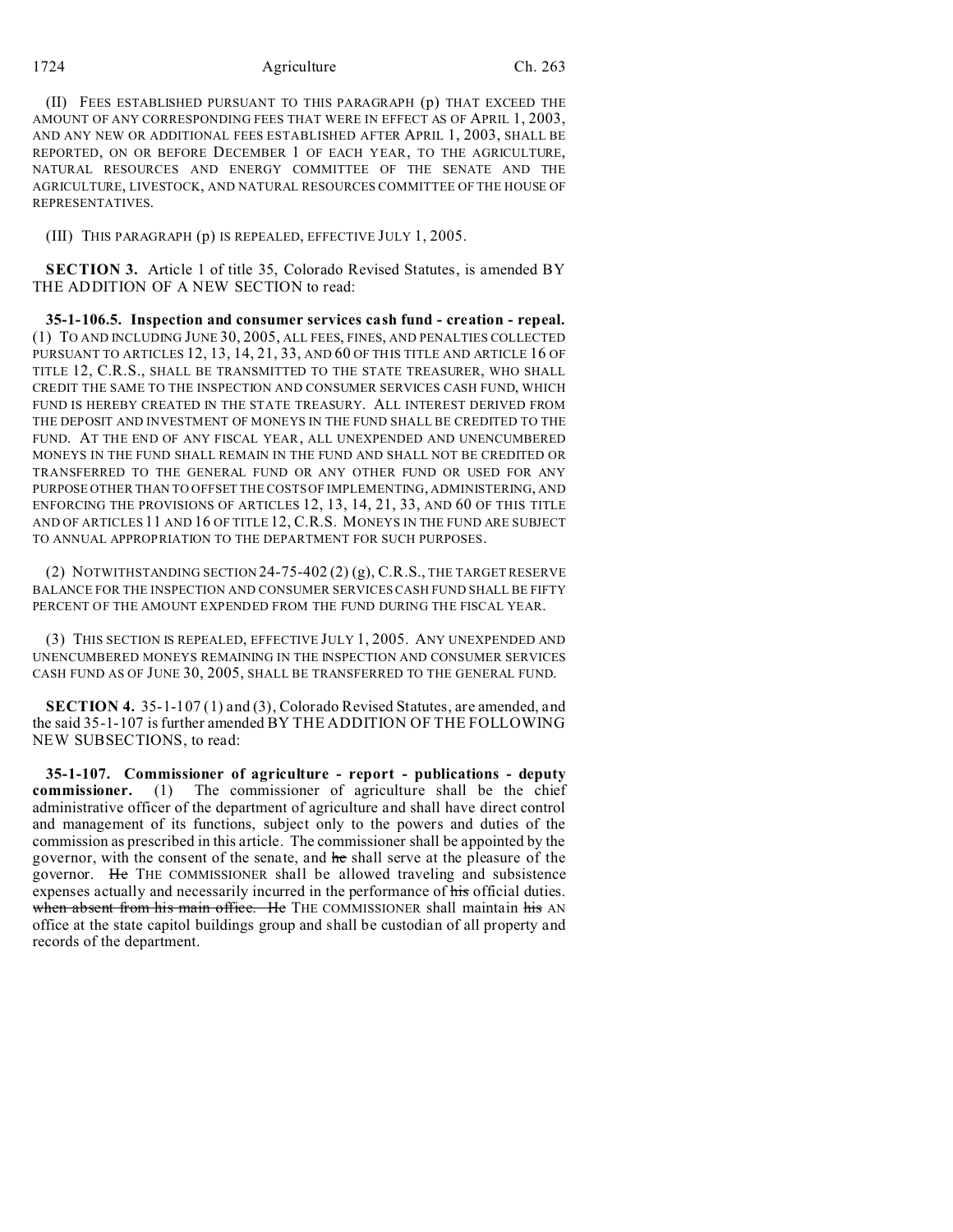## Ch. 263 Agriculture 1725

(3) The commissioner shall exercise control over publications of the department and subordinate units thereof, He AND shall cause such publications as are approved for circulation in quantity outside the executive branch to be issued in accordance with the provisions of section 24-1-136, C.R.S.

(5) THE COMMISSIONER IS AUTHORIZED TO ADOPT ALL REASONABLE RULES FOR THE IMPLEMENTATION OF ARTICLES 12, 13, 14, 21, 33, AND 60 OF THIS TITLE AND OF ARTICLES 11 AND 16 OF TITLE 12, C.R.S. SUCH RULES MAY INCLUDE, BUT ARE NOT LIMITED TO:

(a) THE ESTABLISHMENT OF CLASSIFICATIONS AND SUB-CLASSIFICATIONS FOR ANY LICENSE AUTHORIZED UNDER SAID ARTICLES; AND

(b) THE ESTABLISHMENT OF ANY PENALTY FEES THAT MAY BE ASSESSED FOR VIOLATIONS OF SAID ARTICLES OR OF RULES ADOPTED UNDER SAID ARTICLES OR UNDER THIS SECTION.

(6) THE COMMISSIONER IS AUTHORIZEDTO ACCEPT GIFTS, GRANTS, AND DONATIONS OF ANY KIND FROM ANY PRIVATE OR PUBLIC SOURCE, AND, UPON RECEIPT, SHALL TRANSMIT ALL SUCH GIFTS, GRANTS, OR DONATIONS TO THE STATE TREASURER, WHO SHALL CREDIT THE SAME TO THE INSPECTION AND CONSUMER SERVICES CASH FUND CREATED IN SECTION 35-1-106.5 OR, ON OR AFTER JULY 1, 2005, TO THE GENERAL FUND.

(7) THE COMMISSIONERIS AUTHORIZED TO ENTER INTO COOPERATIVE AGREEMENTS WITH ANY AGENCY OR POLITICAL SUBDIVISION OF THIS STATE OR ANY OTHER STATE, OR WITH ANY AGENCY OF THE UNITED STATES GOVERNMENT, FOR THE PURPOSE OF CARRYING OUT THE PROVISIONS OF THIS ARTICLE, RECEIVING GIFTS, GRANTS, OR DONATIONS, SECURING UNIFORMITY OF RULES, AND ENTERING INTO RECIPROCAL LICENSING AGREEMENTS.

**SECTION 5.** The introductory portion to 35-12-104 (1) and 35-12-104 (7), Colorado Revised Statutes, are amended to read:

**35-12-104. Registration.** (1) Each brand and grade of commercial fertilizer, soil conditioner, plant amendment, or agricultural liming material shall be registered by the person whose name appears on the label before being distributed in, into, or for use in this state. The application for registration shall be submitted to the commissioner on forms furnished by the commissioner and shall be accompanied by a fee of twenty-five dollars AS ESTABLISHED BY THE AGRICULTURAL COMMISSION for the first brand; EXCEPT THAT, ON AND AFTER JULY 1, 2005, THE FEE SHALL BE TWENTY-FIVE DOLLARS. The registrant shall pay a fee of ten dollars AS ESTABLISHED BY THE AGRICULTURAL COMMISSION for each succeeding brand and a fee of two dollars and fifty cents AS ESTABLISHED BY THE AGRICULTURAL COMMISSION for each analysis under each separate brand or for any special analyzation or change in the same brand; EXCEPT THAT, ON AND AFTER JULY 1, 2005, THE FEE FOR EACH SUCCEEDING BRAND SHALL BE TEN DOLLARS AND THE FEE FOR EACH ANALYSIS OR SPECIAL ANALYZATION OR CHANGE SHALL BE TWO DOLLARS AND FIFTY CENTS. All registrations shall expire on June 30 of each year. Each application for registration shall include the following information: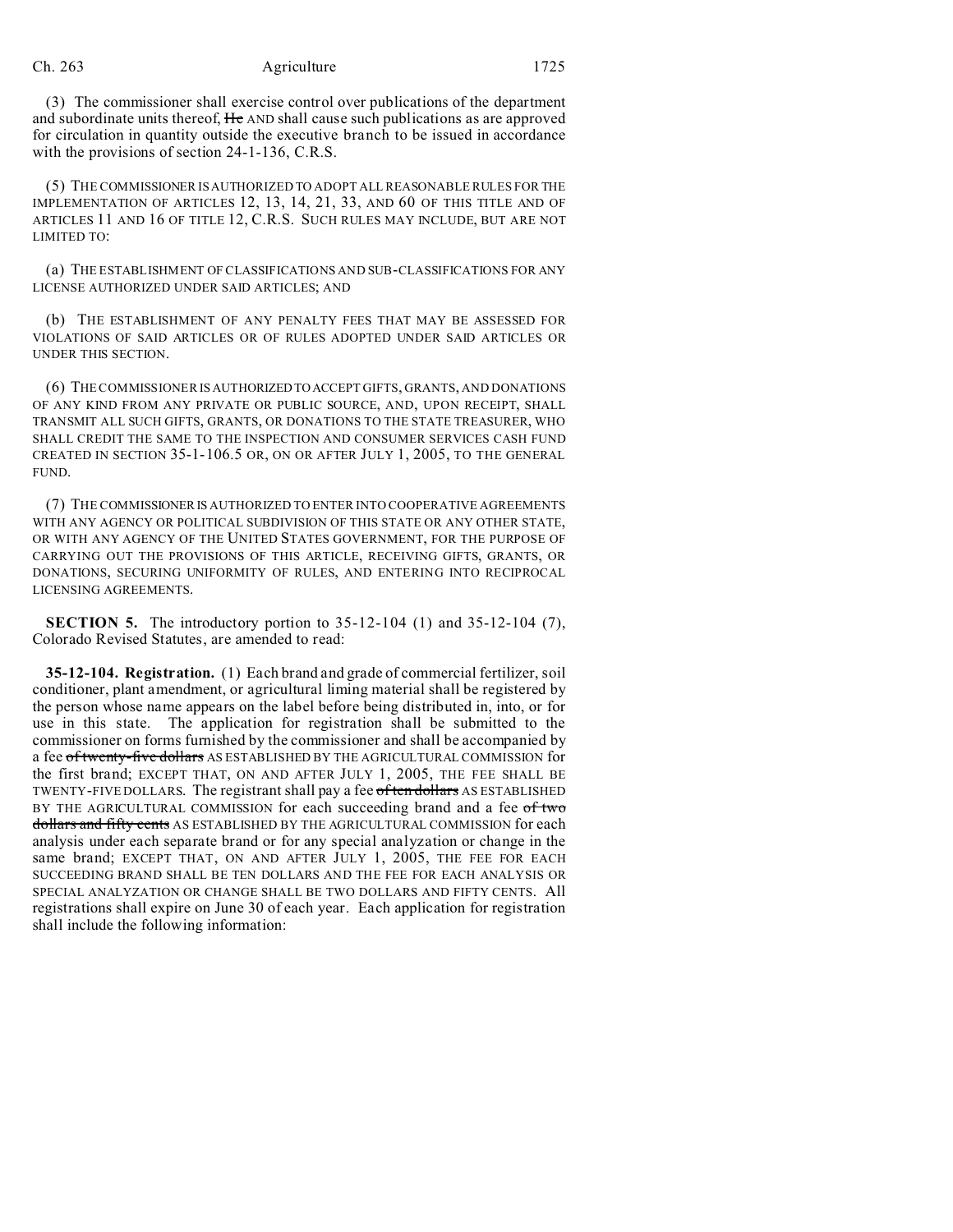(7) If a commercial fertilizer, soil conditioner, plant amendment, or agricultural liming material, not registered in the preceding year in this state, is sold or distributed for use in this state without a current registration, a penalty for failure to register  $\sigma f$ five dollars per day AS ESTABLISHED BY THE AGRICULTURAL COMMISSION shall be assessed against the person responsible for registration, with each day subsequent to the time of the first sale or distribution for use in the state deemed a separate, continuing violation. However, ON OR AFTER JULY 1, 2005, the DAILY penalty shall BE FIVE DOLLARS PER DAY. THE SUM TOTAL OF ALL SUCH DAILY PENALTIES SHALL not exceed five hundred dollars. The penalty ANY AND ALL SUCH PENALTIES shall constitute a debt and shall be paid by the registrant at the time the application for registration is submitted to the commissioner.

**SECTION 6.** 35-12-106 (1) and (2), Colorado Revised Statutes, are amended, and the said 35-12-106 is further amended BY THE ADDITION OF A NEW SUBSECTION, to read:

**35-12-106. Inspection fees.** (1) A registrant, except those who package only in containers of ten pounds or less, shall pay the commissioner, for all commercial fertilizers, soil conditioners, plant amendments, or agricultural liming materials distributed in this state, an inspection fee at the rate of twenty-five cents per ton AS ESTABLISHED BY THE AGRICULTURAL COMMISSION; EXCEPT THAT, ON AND AFTER JULY 1, 2005, THE INSPECTION FEE SHALL BE TWENTY-FIVE CENTS PER TON. For the purpose of funding the groundwater protection fund created in section 25-8-205.5 (8), C.R.S., on and after January 1, 1991, an additional fee of fifty cents per ton of commercial fertilizer shall be paid to the commissioner. This increment of fifty cents per ton of commercial fertilizer shall be collected by the commissioner and transmitted to the state treasurer, who shall credit the same to the groundwater protection fund, created in section 25-8-205.5 (8), C.R.S.

(2) Registrants of specialty fertilizers, soil conditioners, plant amendments, or agricultural liming materials packaged in containers of ten pounds or less shall pay the commissioner, for all specialty fertilizers, soil conditioners, plant amendments, or agricultural liming materials distributed in this state, an inspection fee of twenty-five cents per hundred pounds AS ESTABLISHED BY THE AGRICULTURAL COMMISSION; EXCEPT THAT, ON AND AFTER JULY 1, 2005, THE INSPECTION FEE SHALL BE TWENTY-FIVE CENTS PER HUNDRED POUNDS.

(9) ALL MONEYS COLLECTED PURSUANT TO THIS SECTION SHALL BE TRANSMITTED TO THE STATE TREASURER, WHO SHALL CREDIT THE SAME TO THE INSPECTION AND CONSUMER SERVICES CASH FUND, CREATED IN SECTION 35-1-106.5 OR, ON OR AFTER JULY 1, 2005, TO THE GENERAL FUND.

**SECTION 7.** 35-13-103, Colorado Revised Statutes, is amended to read:

**35-13-103. Commissioner to promulgate rules.** The commissioner shall, in addition to other relevant criteria, use as a guide to make, promulgate, and enforce regulations RULES setting forth minimum general safety standards covering the design, construction, location, installation, and operation of equipment for storage, handling, transportation by tank truck or tank trailer, and utilization of anhydrous ammonia fertilizer such standards as provided in Agricultural Ammonia Institute Standard M-1, dated December, 1965 AMERICAN NATIONAL STANDARDS INSTITUTE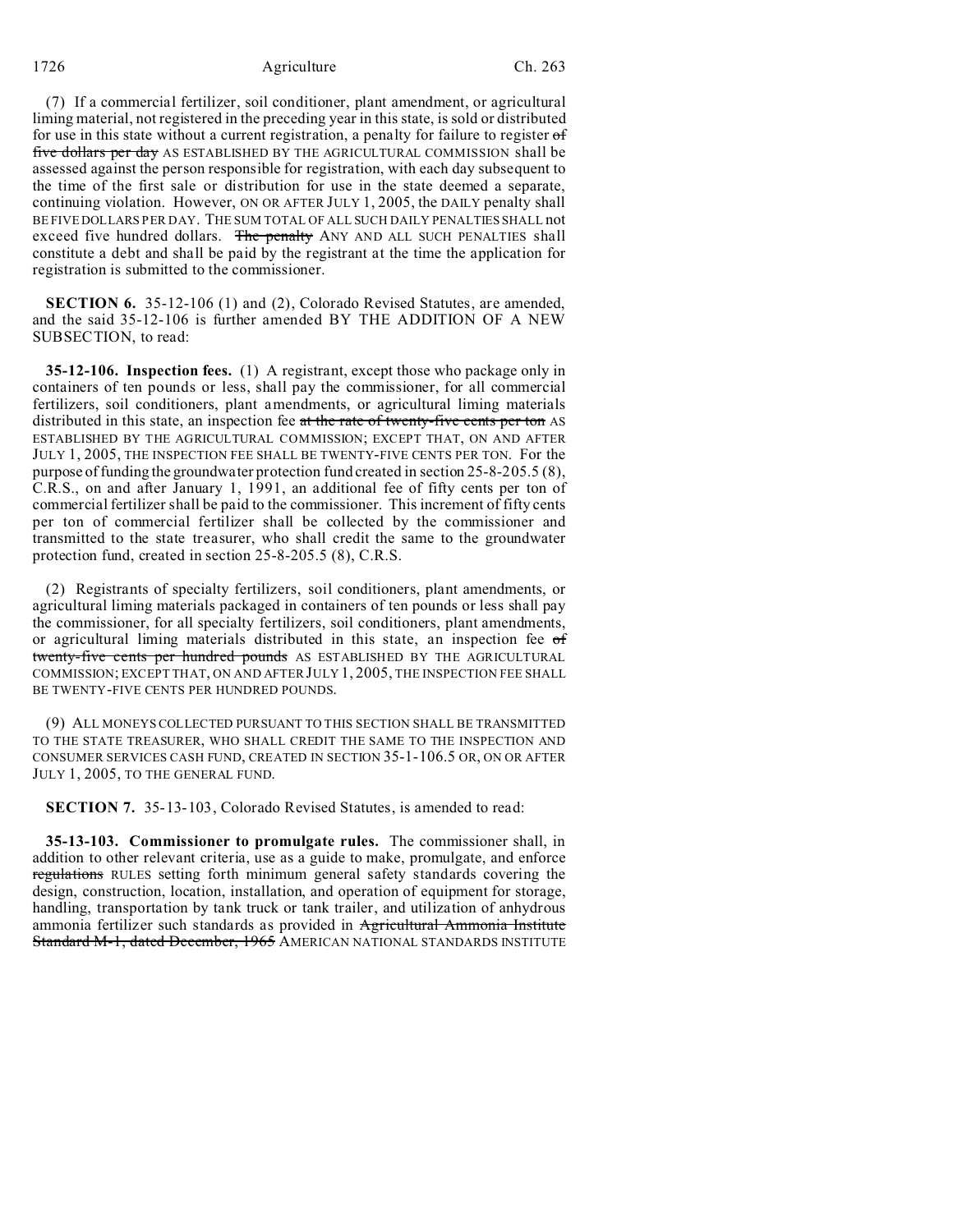#### Ch. 263 Agriculture 1727

STANDARD K61.1-1999, or subsequent revisions thereof. Said regulations RULES shall be as are reasonably necessary for the protection of the safety of the public and persons using such materials and shall be in substantial conformity with the generally accepted standards of safety concerning the same subject matter. Such regulations RULES shall be adopted by the commissioner only after a public hearing thereon.

**SECTION 8.** The introductory portion to 35-13-107 (1) and 35-13-107 (1) (a), Colorado Revised Statutes, are amended to read:

**35-13-107. Enforcement.** (1) The department of agriculture is authorized to administer and supervise the enforcement of this article AND OF RULES ADOPTED UNDER THIS ARTICLE OR UNDER SECTION  $35-1-107(5)$ . To this end, the department of agriculture and the commissioner shall:

(a) Provide for and have full and complete power and authority to make such periodic investigations and inspections as may be deemed necessary to disclose violations; of this article;

**SECTION 9.** 35-13-108, Colorado Revised Statutes, is amended to read:

**35-13-108. Civil penalties.** (1) (a) Any person, firm, association, or corporation who violates any of the provisions of this article is guilty of a misdemeanor and, upon conviction thereof, shall be punished by a fine of not less than one hundred dollars nor more than one thousand dollars, or by imprisonment in the county jail for not less than thirty days nor more than six months. THE COMMISSIONER MAY IMPOSE A CIVIL PENALTY ON ANY PERSON WHO VIOLATES ANY PROVISION OF THIS ARTICLE OR ANY RULE ADOPTED UNDER THIS ARTICLE OR UNDER SECTION 35-1-107 (5). SUCH PENALTY SHALL NOT EXCEED SEVEN HUNDRED FIFTY DOLLARS PER DAY PER VIOLATION.

(b) BEFORE IMPOSING A CIVIL PENALTY, THE COMMISSIONER MAY CONSIDER THE EFFECT OF SUCH PENALTY ON THE ABILITY OF THE VIOLATOR TO STAY IN BUSINESS.

(2) THE COMMISSIONER SHALL NOT IMPOSE A CIVIL PENALTY UNLESS THE PERSON CHARGED IS GIVEN NOTICE AND AN OPPORTUNITY FOR A HEARING PURSUANT TO THE "STATE ADMINISTRATIVE PROCEDURE ACT", ARTICLE 4 OF TITLE 24, C.R.S.

(3) IF THE COMMISSIONER IS UNABLE TO COLLECT, OR IF ANY PERSON FAILS TO PAY, ALL OR ANY PORTION OF A CIVIL PENALTY IMPOSED PURSUANT TO THIS SECTION, THE COMMISSIONER MAY RECOVER THE AMOUNT OF THE PENALTY, PLUS COSTS AND ATTORNEY FEES, BY ACTION IN A COURT OF COMPETENT JURISDICTION.

(4) ALL MONEYS COLLECTED PURSUANT TO THIS SECTION SHALL BE TRANSMITTED TO THE STATE TREASURER, WHO SHALL CREDIT THE SAME TO THE INSPECTION AND CONSUMER SERVICES CASH FUND, CREATED IN SECTION 35-1-106.5 OR, ON OR AFTER JULY 1, 2005, TO THE GENERAL FUND.

**SECTION 10.** Article 13 of title 35, Colorado Revised Statutes, is amended BY THE ADDITION OF A NEW SECTION to read:

**35-13-109. Registration - application - fees.** (1) ON OR BEFORE JULY 1 OF EACH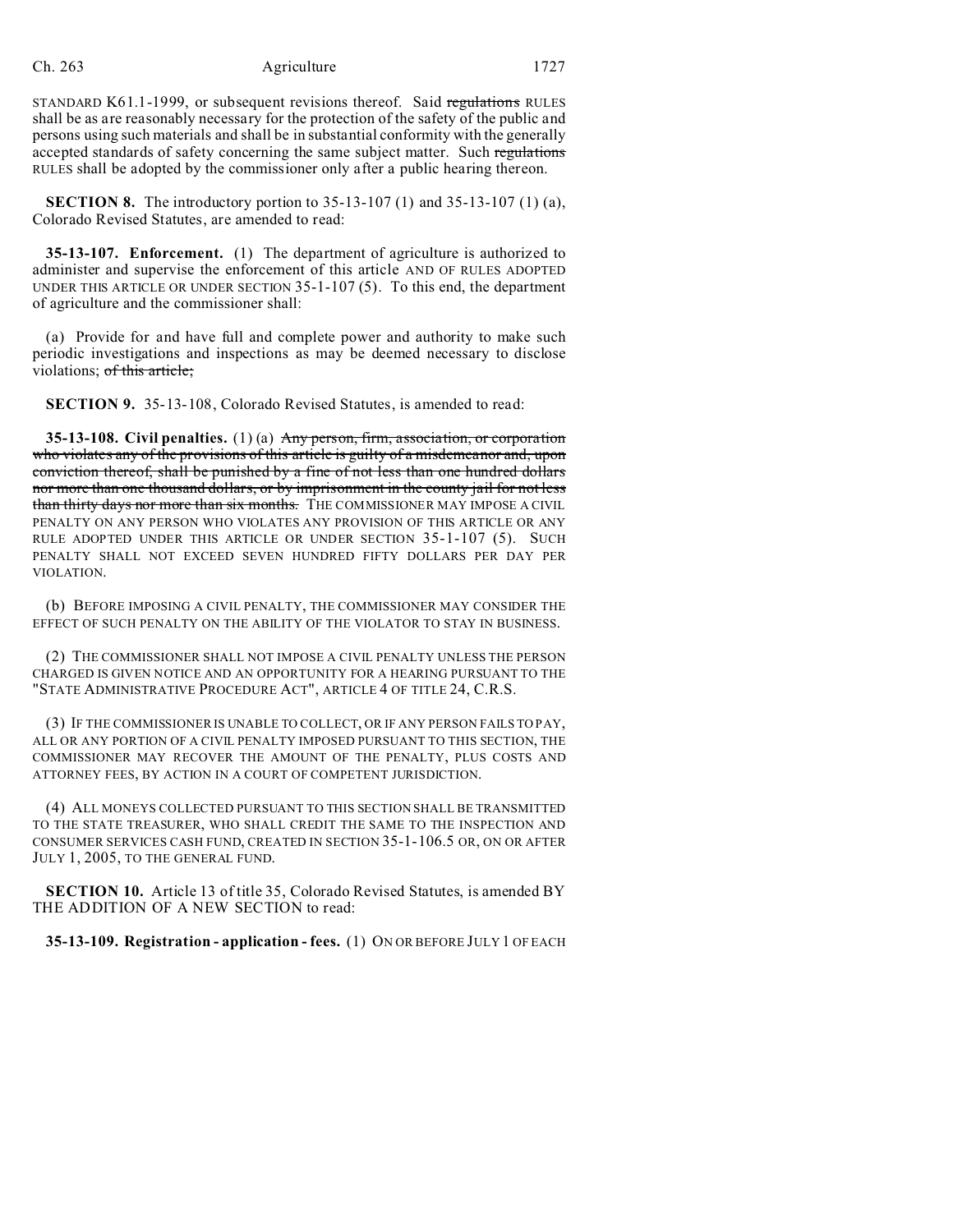YEAR, EVERY PERSON WHO OWNS ONE OR MORE ANHYDROUS AMMONIA STORAGE TANKS, MOBILE TRANSPORTATION TANKS, OR TANK-MOUNTED APPLICATORS WITHIN THIS STATE SHALL REGISTER EACH OF SUCH TANKS OR APPLICATORS WITH THE DEPARTMENT AND SHALL PAY A REGISTRATION FEE AS ESTABLISHED BY THE AGRICULTURAL COMMISSION. A REGISTRATION IS NOT TRANSFERABLE. NO REDUCTION OF A REGISTRATION FEE SHALL BE MADE FOR A FRACTIONAL PART OF A YEAR.

(2) AN APPLICATION FOR REGISTRATION SHALL STATE:

(a) THE NAME OF THE APPLICANT;

(b) IF THE APPLICANT IS A FIRM, THE NAMES OF ITS MEMBERS;

(c) IF THE APPLICANT IS A CORPORATION, THE NAMES OF ITS OFFICERS;

(d) THE APPLICANT'S BUSINESS ADDRESS;

(e) THE APPLICANT'S TELEPHONE NUMBER;

(f) THE NAME AND LOCATION OF EACH FIXED BULK FACILITY; AND

(g) THE SERIAL NUMBER OR OTHER IDENTIFYING NUMBER OF EACH MOBILE TRANSPORTATION TANK OR TANK-MOUNTED APPLICATOR.

(3) THE AGRICULTURAL COMMISSION MAY DETERMINE THE AMOUNT OF ANY REGISTRATION FEE AUTHORIZED UNDER THIS ARTICLE.

(4) (a) ALL FEES, FINES, AND PENALTIES COLLECTED PURSUANT TO THIS SECTION SHALL BE TRANSMITTED TO THE STATE TREASURER, WHO SHALL CREDIT THE SAME TO THE INSPECTION AND CONSUMER SERVICES CASH FUND CREATED IN SECTION 35-1-106.5 OR, ON OR AFTER JULY 1, 2005, TO THE GENERAL FUND.

(b) FEES ESTABLISHED PURSUANT TO THIS SECTION SHALL BE REPORTED, ON OR BEFORE DECEMBER 1 OF EACH YEAR, TO THE AGRICULTURE, NATURAL RESOURCES AND ENERGY COMMITTEE OF THE SENATE AND THE AGRICULTURE, LIVESTOCK, AND NATURAL RESOURCES COMMITTEE OF THE HOUSE OF REPRESENTATIVES.

**SECTION 11.** 35-14-127 (2), (4) (a), (4) (c), (5), (6), (7), (8), (9), (10), (12), and (13), Colorado Revised Statutes, are amended, and the said 35-14-127 (4) is further amended BY THE ADDITION OF A NEW PARAGRAPH, to read:

**35-14-127. Licenses - fees - stickers - certificates - repeal.** (2) Any person desiring to obtain a license for the operation of a scale, textile meter, or cordage meter shall make application therefor to the department upon a form furnished by the commissioner which shall contain such information as the commissioner may by rule or regulation, require. Every application for license shall be accompanied by the proper fee as established by this article OR BY THE AGRICULTURAL COMMISSION.

(4) (a) (I) TO AND INCLUDING JUNE 30, 2005, the AGRICULTURAL COMMISSION SHALL ESTABLISH annual license fee FEES for scales is based on capacity, as follows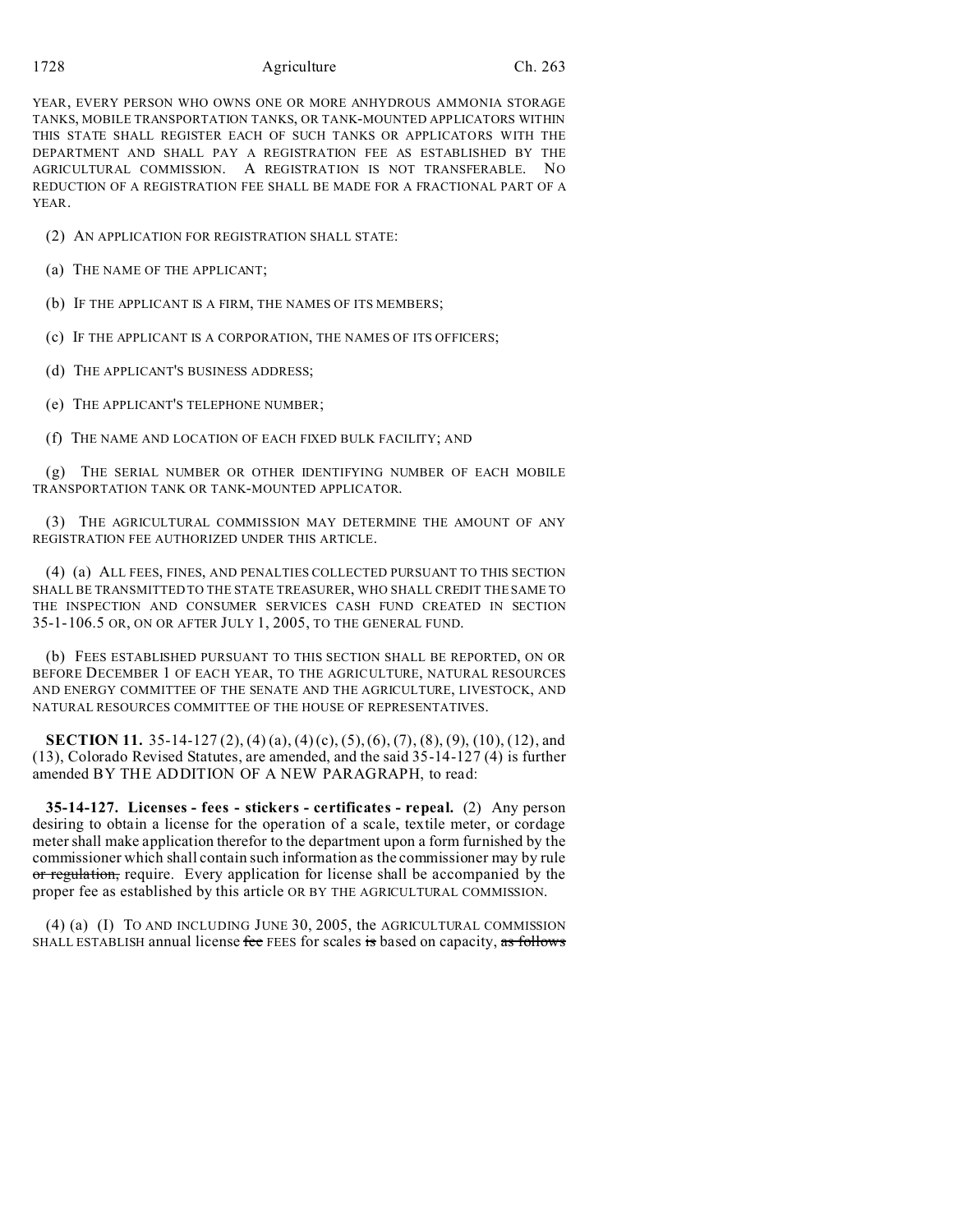IN THE FOLLOWING CLASSIFICATIONS:

| (H) (A) Scales with a capacity of 80,001 pounds and over; $\frac{1}{1!}$ \$100.00                                                          |
|--------------------------------------------------------------------------------------------------------------------------------------------|
| $(H)$ (B) Scales with a capacity of 30,001 pounds through<br>80,000 pounds; $\frac{3.75 \times 10^{-11}}{2000 \times 10^{-11}}$            |
| $(HH)$ (C) Scales with a capacity of 10,001 pounds through                                                                                 |
| $(HV)$ (D) Scales with a capacity of 2,001 pounds through                                                                                  |
| $(\forall)$ (E) Scales with a capacity of 451 pounds through                                                                               |
| $(\forall f)$ (F) Scales with a capacity of 76 pounds through                                                                              |
| $(\overline{\text{VH}})$ (G) Scales with a capacity of 75 pounds or less. $\overline{\cdots}$ $\overline{\cdots}$ $\overline{\cdots}$ 5.00 |
| (II) THIS PARAGRAPH (a) IS REPEALED, EFFECTIVE JULY 1, 2005.                                                                               |
| (a.5) ON AND AFTER JULY 1, 2005, THE ANNUAL LICENSE FEE FOR SCALES IS BASED<br>ON CAPACITY AS FOLLOWS:                                     |
| (I) SCALES WITH A CAPACITY OF $80,001$ pounds and over  \$100.00                                                                           |
| (II) SCALES WITH A CAPACITY OF 30,001 POUNDS                                                                                               |
| (III) SCALES WITH A CAPACITY OF 10,001 POUNDS                                                                                              |
| (IV) SCALES WITH A CAPACITY OF 2,001 POUNDS                                                                                                |
| (V) SCALES WITH A CAPACITY OF 451 POUNDS                                                                                                   |
| (VI) SCALES WITH A CAPACITY OF 76 POUNDS                                                                                                   |
| (VII) SCALES WITH A CAPACITY OF 75 POUNDS OR LESS  5.00                                                                                    |
| (c) The annual license fee for belt conveyor and in-motion railroad scales shall be                                                        |

<del>one hundred twenty-five dollars per scale</del> AS DETERMINED BY THE AGRICULTURAL COMMISSION; EXCEPT THAT, ON AND AFTER JULY 1, 2005, SUCH ANNUAL LICENSE FEE SHALL BE ONE HUNDRED TWENTY-FIVE DOLLARS PER SCALE.

(5) (a) (I) TO AND INCLUDING JUNE 30, 2005, the annual license fee for textile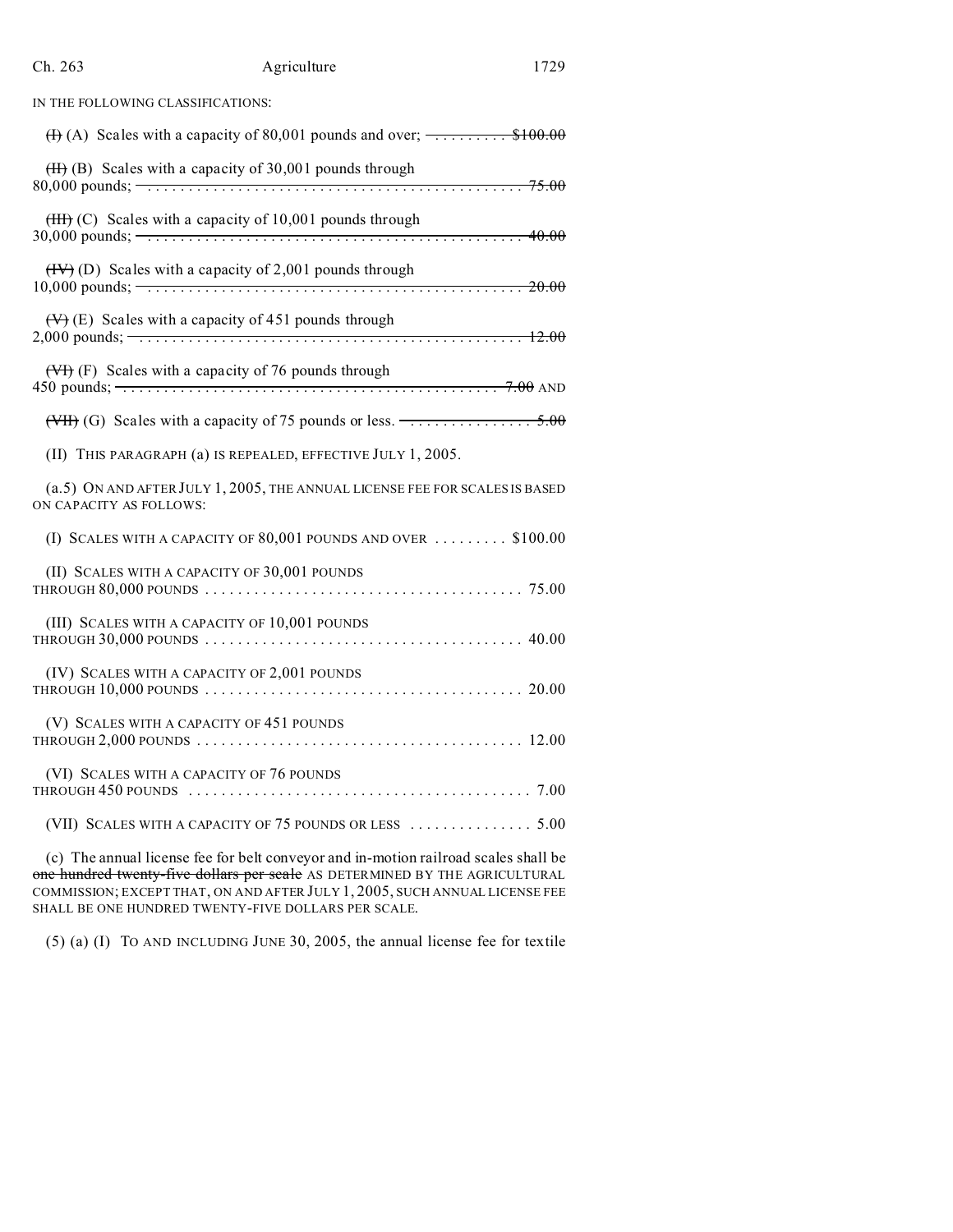meters, is five dollars per meter CORDAGE METERS, MOISTURE METERS, CERTIFIED WEIGHERS, PERSONS WHO SELL OR INSTALL WEIGHING AND MEASURING DEVICES, AND PERSONS WHO SERVICE WEIGHING AND MEASURING DEVICES SHALL BE AS DETERMINED BY THE AGRICULTURAL COMMISSION.

(II) THIS PARAGRAPH (a) IS REPEALED, EFFECTIVE JULY 1, 2005.

(b) ON AND AFTER JULY 1, 2005, THE ANNUAL LICENSE FEE FOR TEXTILE METERS IS FIVE DOLLARS PER METER.

(6) ON AND AFTER JULY 1, 2005, the annual license fee for cordage meters is five dollars per meter.

(7) ON AND AFTER JULY 1, 2005, the annual license fee for moisture meters is twenty dollars per meter.

(8) ON AND AFTER JULY 1, 2005, the license fee for certified weighers is five dollars.

(9) ON AND AFTER JULY 1, 2005, the license fee for persons who sell or install WEIGHING AND MEASURING devices is five dollars.

(10) ON AND AFTER JULY 1, 2005, the license fee for weighing and measuring device servicemen PERSONS WHO SERVICE WEIGHING AND MEASURING DEVICES is five dollars.

(12) (a) (I) TO AND INCLUDING JUNE 30, 2005, the fee FEES for a special test TESTS where SCALE TEST TRUCKS, passenger vehicles, or light duty pickup trucks are used shall not exceed twenty-five dollars per hour plus the mileage charge set forth in section 24-9-104, C.R.S. The fee for a special test where scale test trucks are used shall not exceed twenty-five dollars per hour plus one dollar and twenty-five cents per mile traveled BE AS DETERMINED BY THE AGRICULTURAL COMMISSION. The commissioner AGRICULTURAL COMMISSION shall review and set the fees annually. at a rate not to exceed actual costs. If any test of a device at one location requires time beyond the first day, the special test fee shall be effective for the balance of time after one day and until the test is completed. The special test fee may be charged for any test made at the request of the owner of the device.

(II) THIS PARAGRAPH (a) IS REPEALED, EFFECTIVE JULY 1, 2005.

(b) ON AND AFTER JULY 1, 2005, THE FEE FOR A SPECIAL TEST WHERE PASSENGER VEHICLES OR LIGHT DUTY PICKUP TRUCKS ARE USED SHALL NOT EXCEED TWENTY-FIVE DOLLARS PER HOUR PLUS THE MILEAGE CHARGE SET FORTH IN SECTION 24-9-104, C.R.S. THE FEE FOR A SPECIAL TEST WHERE SCALE TEST TRUCKS ARE USED SHALL NOT EXCEED TWENTY-FIVE DOLLARS PER HOUR PLUS ONE DOLLAR AND TWENTY-FIVE CENTS PER MILE TRAVELED. THE COMMISSIONER SHALL REVIEW AND SET THE FEES ANNUALLY AT A RATE NOT TO EXCEED ACTUAL COSTS. IF ANY TEST OF A DEVICE AT ONE LOCATION REQUIRES TIME BEYOND THE FIRST DAY, THE SPECIAL TEST FEE SHALL BE EFFECTIVE FOR THE BALANCE OF TIME AFTER ONE DAY AND UNTIL THE TEST IS COMPLETED. THE SPECIAL TEST FEE MAY BE CHARGED FOR ANY TEST MADE AT THE REQUEST OF THE OWNER OF THE DEVICE.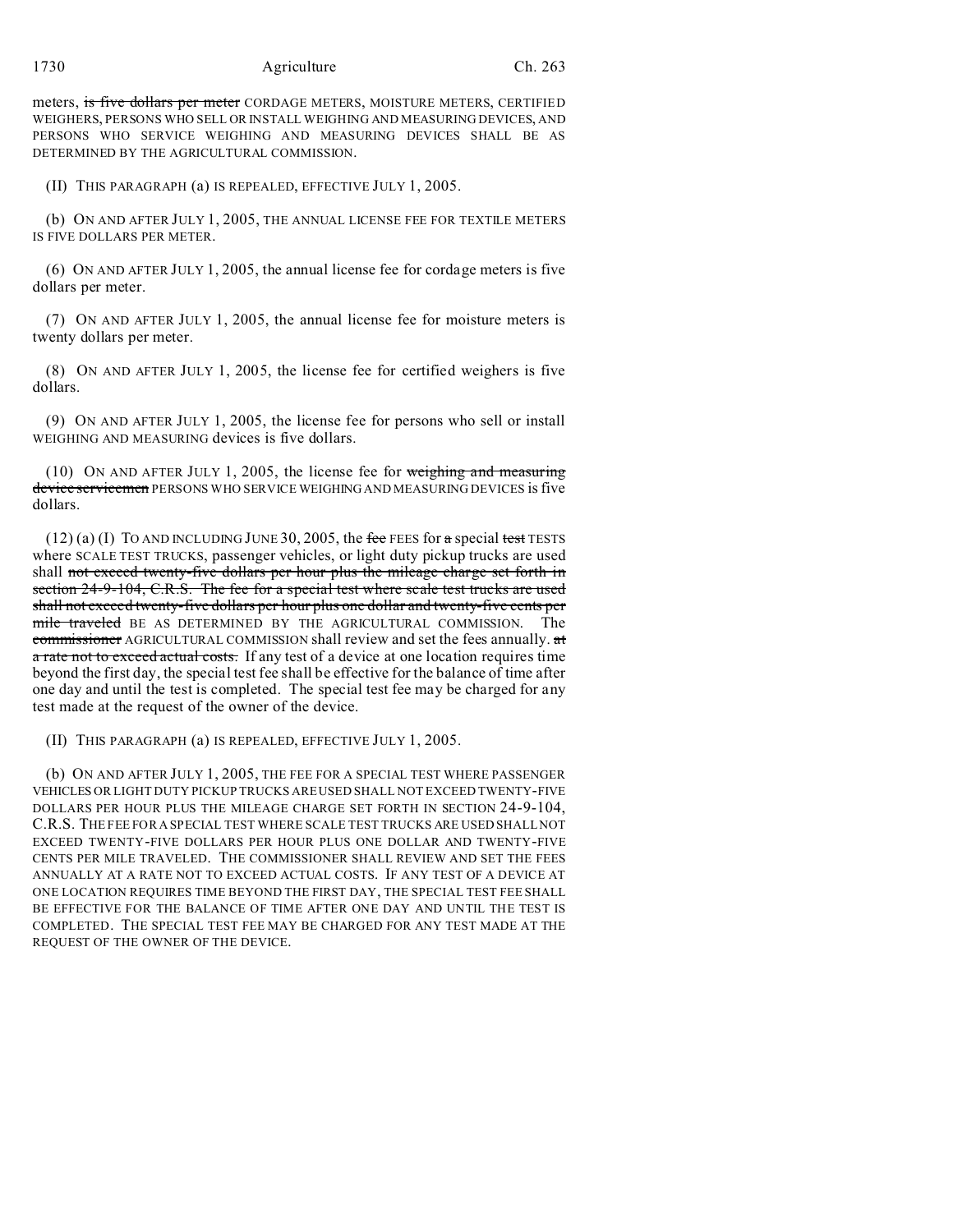(13) All license fees and testing fees collected by the department under this article shall be transmitted to the state treasurer, who shall credit the same to the general fund INSPECTION AND CONSUMER SERVICES CASH FUND CREATED IN SECTION 35-1-106.5 OR, ON OR AFTER JULY 1, 2005, TO THE GENERAL FUND.

**SECTION 12.** 35-14-128 (2), Colorado Revised Statutes, is amended to read:

**35-14-128. Laboratory approval - service - condemnation.** (2) The laboratory may require that specified standards submitted for calibration be cleaned or sanded, scraped, and painted before submission. Precision weights, volume, and length standards shall be cleaned and dried before submission. The fee for any metrology service shall not exceed twenty dollars per hour. The commissioner shall set the fee annually at a rate not to exceed actual costs. BE ESTABLISHED BY THE AGRICULTURAL COMMISSION; EXCEPT THAT, ON AND AFTER JULY 1, 2005, THE FEES FOR METROLOGY SERVICES SHALL BE SET ANNUALLY AT A LEVEL THAT DOES NOT EXCEED ACTUAL COSTS OR TWENTY DOLLARS PER HOUR, WHICHEVER IS LESS. When metrology services are to be performed outside the laboratory, the laboratory shall be reimbursed for travel and time at the same rates for special tests set forth in section 35-14-127 (12) ESTABLISHED BY THE AGRICULTURAL COMMISSION; EXCEPT THAT, ON AND AFTER JULY 1, 2005, SUCH RATES SHALL BE THE SAME RATES AS SET FORTH FOR SPECIAL TESTS IN SECTION 35-14-127 (12).

**SECTION 13.** 35-14-131 (3), Colorado Revised Statutes, is amended to read:

**35-14-131. Civil penalties.** (3) Any civil penalty collected under this section shall be transmitted to the state treasurer, who shall credit the same to the general fund INSPECTION AND CONSUMER SERVICES CASH FUND CREATED IN SECTION 35-1-106.5 OR, ON OR AFTER JULY 1, 2005, TO THE GENERAL FUND. Penalties shall be determined by the commissioner or the commissioner's designee and may be collected by the department by action instituted in a court of competent jurisdiction for collection of such penalty. In determining the amount of any civil penalty to be assessed, the commissioner shall consider any relevant factors. The final decision of the commissioner or the commissioner's designee shall be subject to judicial review. In the event that such an action is instituted for the collection of such penalty, the court may consider the appropriateness of the amount of the penalty, if such issue is raised by the party against whom the penalty was assessed.

**SECTION 14.** 35-21-104 (4) (a), (4) (b), and (5), Colorado Revised Statutes, are amended to read:

**35-21-104. Licenses - application - fees - repeal.** (4) (a) (I) (A) TO AND INCLUDING JUNE 30, 2005, the annual license fees CATEGORIES for retailers are based on the total annual gross sales, excluding the sale of gasoline, of the establishment for the previous calendar year, as reported to the department of revenue. In the case of chain stores, the **annual** license fee CATEGORY is based on total annual gross sales, excluding the sale of gasoline, of individual stores for the previous calendar year as reported by the home office of such chain to the department. Notwithstanding any provision of this paragraph (a) to the contrary, a retailer who has not been engaged in business during the previous calendar year shall pay two dollars for its annual license fee OBTAIN A CLASS I RETAILER LICENSE DURING THE CALENDAR YEAR IN WHICH IT BEGINS OR RESUMES OPERATION. FEES FOR EACH LICENSE CATEGORY SHALL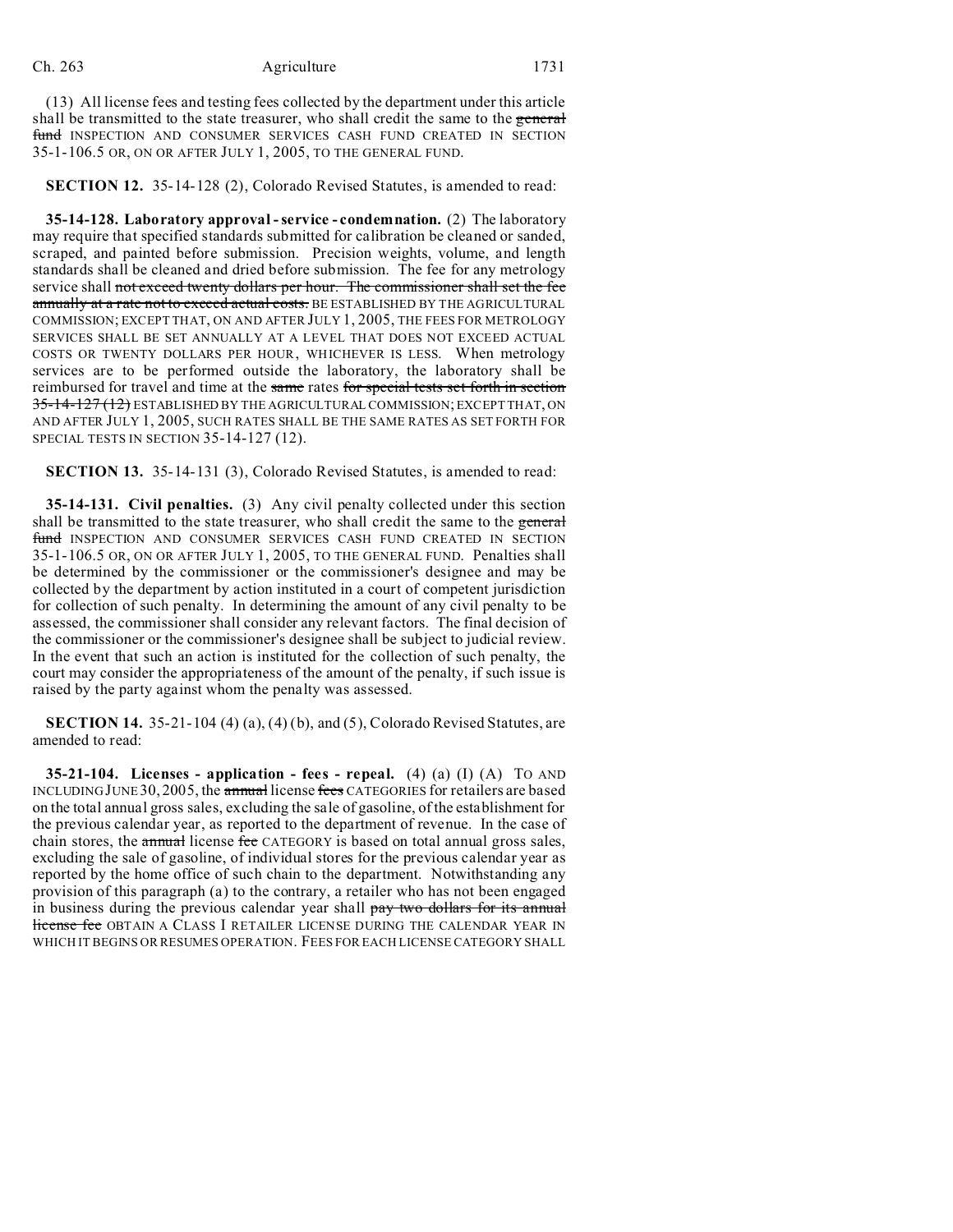BE AS ESTABLISHED BY THE AGRICULTURAL COMMISSION. Retail classes and fees are as follows:

Class I. Retailer - Gross sales up to and including \$50,000. fee \$2.00.

Class II. Retailer - Over \$50,000 to and including \$100,000 gross sales. fee \$5.00.

Class III. Retailer - Over  $$100,000$  to and including  $$200,000$  gross sales. free \$8.00.

Class IV. Retailer - Over  $$200,000$  to and including \$500,000 gross sales. free  $$15.00.$ 

Class V. Retailer - Over \$500,000 gross sales. fee \$25.00.

(B) THIS SUBPARAGRAPH (I) IS REPEALED, EFFECTIVE JULY 1, 2005.

(II) ON AND AFTER JULY 1, 2005, THE ANNUAL LICENSE FEES FOR RETAILERS ARE BASED ON THE TOTAL ANNUAL GROSS SALES, EXCLUDING THE SALE OF GASOLINE, OF THE ESTABLISHMENT FOR THE PREVIOUS CALENDAR YEAR, AS REPORTED TO THE DEPARTMENT OF REVENUE. IN THE CASE OF CHAIN STORES, THE ANNUAL LICENSE FEE IS BASED ON TOTAL ANNUAL GROSS SALES, EXCLUDING THE SALE OF GASOLINE, OF INDIVIDUAL STORES FOR THE PREVIOUS CALENDAR YEAR AS REPORTED BY THE HOME OFFICE OF SUCH CHAIN TO THE DEPARTMENT. NOTWITHSTANDING ANY PROVISION OF THIS PARAGRAPH (a) TO THE CONTRARY, A RETAILER WHO HAS NOT BEEN ENGAGED IN BUSINESS DURING THE PREVIOUS CALENDAR YEAR SHALL PAY TWO DOLLARS FOR ITS ANNUAL LICENSE FEE. RETAIL CLASSES AND FEES ARE AS FOLLOWS:

CLASS I. RETAILER - GROSS SALES UP TO AND INCLUDING \$50,000, FEE \$2.00.

CLASS II. RETAILER - OVER \$50,000 TO AND INCLUDING \$100,000 GROSS SALES, FEE \$5.00.

CLASS III. RETAILER - OVER \$100,000 TO AND INCLUDING \$200,000 GROSS SALES, FEE \$8.00.

CLASS IV. RETAILER - OVER \$200,000 TO AND INCLUDING \$500,000 GROSS SALES, FEE \$15.00.

CLASS V. RETAILER - OVER \$500,000 GROSS SALES, FEE \$25.00.

(b) (I) (A) TO AND INCLUDING JUNE 30, 2005, the annual license fees CATEGORIES for wholesalers are based on the average number of cases of eggs (thirty dozen per case) sold per week during the previous year; except that for a wholesaler who has not been engaged in business during the previous calendar year the fee is twenty-five dollars. SHALL OBTAIN A CLASS I WHOLESALER LICENSE DURING THE CALENDAR YEAR IN WHICH IT BEGINS OR RESUMES OPERATION. FEES FOR EACH LICENSE CATEGORY SHALL BE AS ESTABLISHED BY THE AGRICULTURAL COMMISSION. The applicant for a wholesale license shall keep such records as may be necessary to indicate accurately the quantity of eggs sold per week during the year and shall allow the commissioner to examine these records in determining the quantity of eggs sold. A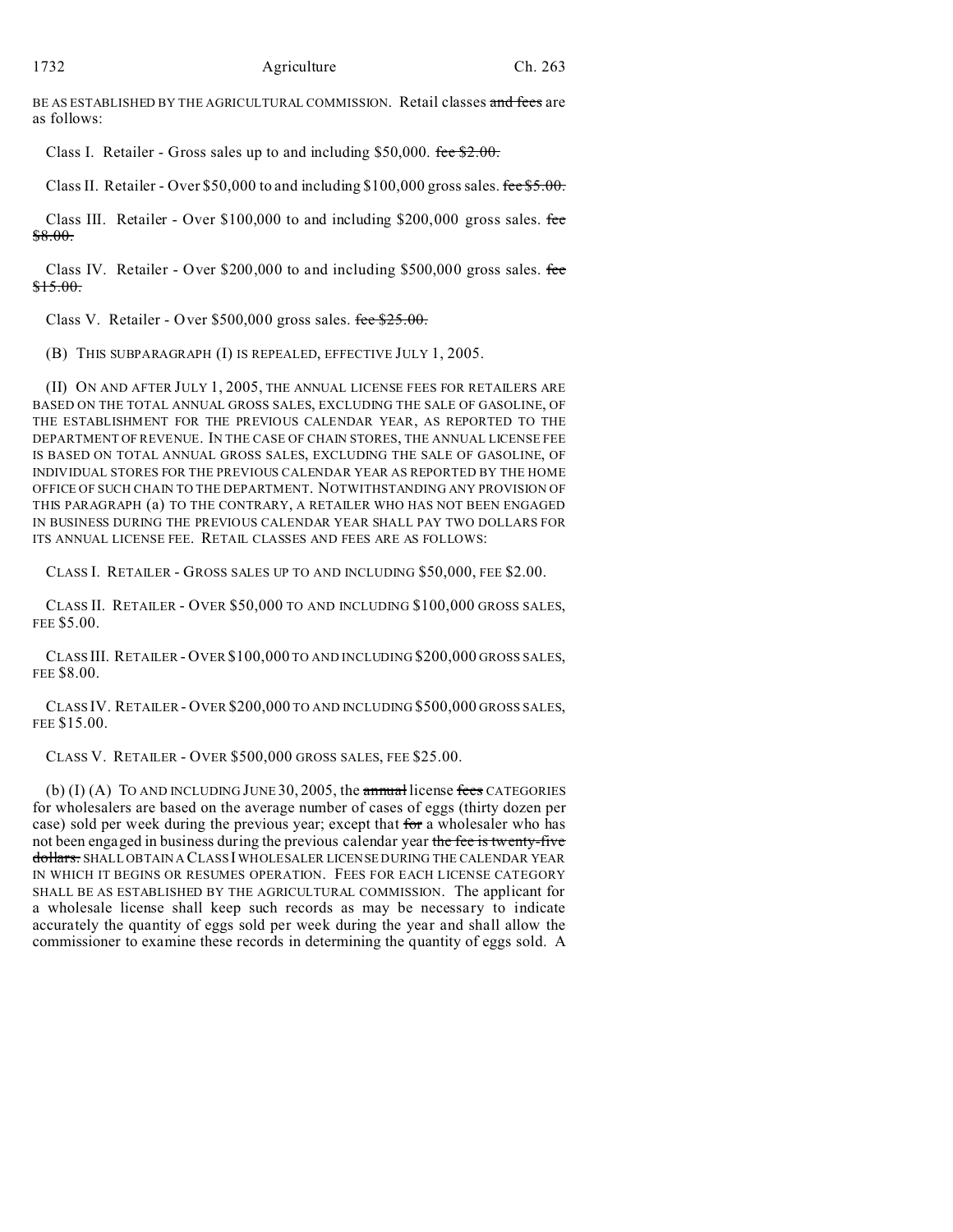wholesaler shall retain such records of quantity sold for a period of two years. The wholesale classes and fees are as follows:

Class I. Wholesaler - Up to and including 50 cases per week. fee \$25.00.

Class II. Wholesaler - Over 50 cases to and including 100 cases per week. fee \$50.00.

Class III. Wholesaler - Over 100 cases to and including 250 cases per week. free \$100.00.

Class IV. Wholesaler - Over 250 cases to and including 750 cases per week. free \$300.00.

Class V. Wholesaler - Over 750 cases per week. fee \$500.00.

(B) THIS SUBPARAGRAPH (I) IS REPEALED, EFFECTIVE JULY 1, 2005.

(II) ON AND AFTER JULY 1, 2005, THE ANNUAL LICENSE FEES FOR WHOLESALERS ARE BASED ON THE AVERAGE NUMBER OF CASES OF EGGS (THIRTY DOZEN PER CASE) SOLD PER WEEK DURING THE PREVIOUS YEAR; EXCEPT THAT FOR A WHOLESALER WHO HAS NOT BEEN ENGAGED IN BUSINESS DURING THE PREVIOUS CALENDAR YEAR, THE FEE IS TWENTY-FIVE DOLLARS. THE APPLICANT FOR A WHOLESALE LICENSE SHALL KEEP SUCH RECORDS AS MAY BENECESSARY TO INDICATE ACCURATELY THE QUANTITY OF EGGS SOLD PER WEEK DURING THE YEAR AND SHALL ALLOW THE COMMISSIONER TO EXAMINE THESE RECORDS IN DETERMINING THE QUANTITY OF EGGS SOLD. A WHOLESALER SHALL RETAIN SUCH RECORDS OF QUANTITY SOLD FOR A PERIOD OF TWO YEARS. THE WHOLESALE CLASSES AND FEES ARE AS FOLLOWS:

CLASS I. WHOLESALER - UP TO AND INCLUDING 50 CASES PER WEEK, FEE \$25.00.

CLASS II. WHOLESALER - OVER 50 CASES TO AND INCLUDING 100 CASES PER WEEK, FEE \$50.00.

CLASS III. WHOLESALER - OVER 100 CASES TO AND INCLUDING 250 CASES PER WEEK, FEE \$100.00.

CLASS IV. WHOLESALER - OVER 250 CASES TO AND INCLUDING 750 CASES PER WEEK, FEE \$300.00.

CLASS V. WHOLESALER - OVER 750 CASES PER WEEK, FEE \$500.00.

(5) All license fees shall be deposited with the state treasurer and credited to the general fund. Commencing with the fiscal year beginning July 1, 1965, the general assembly shall appropriate to the department of agriculture from the general fund such moneys as are necessary for the administration of this article INSPECTION AND CONSUMER SERVICES CASH FUND CREATED IN SECTION 35-1-106.5 OR, ON OR AFTER JULY 1, 2005, TO THE GENERAL FUND.

**SECTION 15.** 35-21-107.5 (4), Colorado Revised Statutes, is amended to read: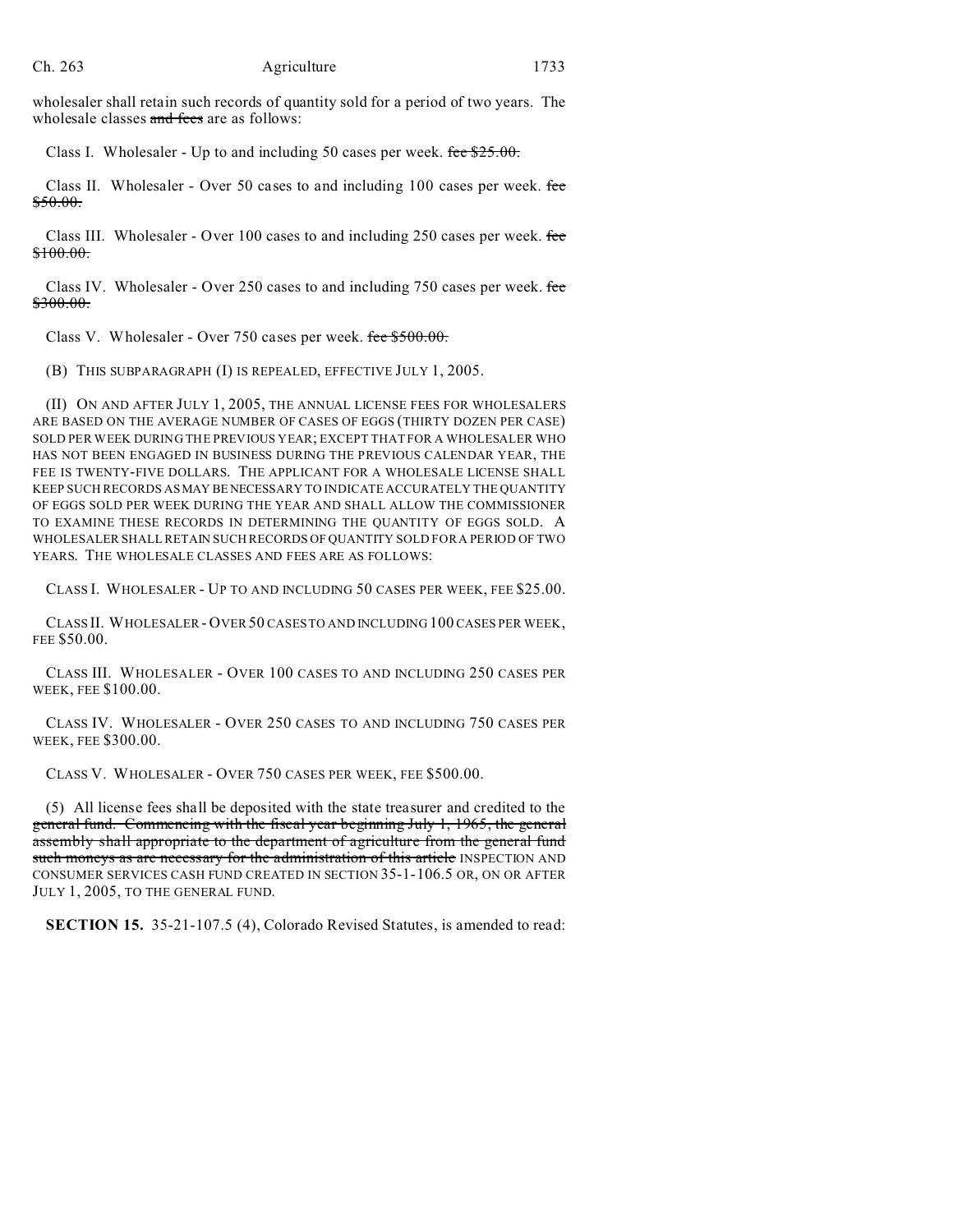**35-21-107.5. Civil penalties.** (4) All moneys collected pursuant to this section shall be transmitted to the state treasurer and credited to the general fund INSPECTION AND CONSUMER SERVICES CASH FUND CREATED IN SECTION 35-1-106.5 OR, ON OR AFTER JULY 1, 2005, TO THE GENERAL FUND.

**SECTION 16.** 35-33-403 (1) and (2), Colorado Revised Statutes, are amended to read:

**35-33-403. License fees - evidence of financial responsibility - repeal.**  $(1)$  (a) (I) Effective July 1,  $\frac{1989}{2003}$ , TO AND INCLUDING JUNE 30, 2005, the fee for each license under this article shall be as follows: Locker plants, fifty dollars for each year; processors, fifty dollars for each year; food plan operators, one hundred dollars for each year ESTABLISHED BY THE AGRICULTURAL COMMISSION. There shall be no reduction of a license fee for any fractional part of a year.

(II) THIS PARAGRAPH (a) IS REPEALED, EFFECTIVE JULY 1, 2005.

(b) ON AND AFTER JULY 1, 2005, THE FEE FOR EACH LICENSE UNDER THIS ARTICLE SHALL BE AS FOLLOWS: LOCKER PLANTS, FIFTY DOLLARS FOR EACH YEAR; PROCESSORS, FIFTY DOLLARS FOR EACH YEAR; FOOD PLAN OPERATORS,ONE HUNDRED DOLLARS FOR EACH YEAR. THERE SHALL BE NO REDUCTION OF A LICENSE FEE FOR ANY FRACTIONAL PART OF A YEAR.

(2) All fees collected pursuant to this section shall be deposited in the state treasury and credited to the general fund INSPECTION AND CONSUMER SERVICES CASH FUND CREATED IN SECTION 35-1-106.5 OR, ON OR AFTER JULY 1, 2005, TO THE GENERAL FUND.

**SECTION 17.** 35-33-405 (3), Colorado Revised Statutes, is amended to read:

**35-33-405. Civil penalties - disposition.** (3) Any penalty collected under this section shall be transmitted to the state treasurer, who shall credit the same to the general fund INSPECTION AND CONSUMER SERVICES CASH FUND CREATED IN SECTION 35-1-106.5 OR, ON OR AFTER JULY 1, 2005, TO THE GENERAL FUND.

**SECTION 18.** 35-60-104 (2) (a), (2) (b), and (2) (d), Colorado Revised Statutes, are amended to read:

**35-60-104. Registration fees.** (2) (a) A person required to be registered pursuant to section 35-60-103 (1) shall pay an annual registration fee of ten dollars AS ESTABLISHED BY THE AGRICULTURAL COMMISSION; EXCEPT THAT, ON AND AFTER JULY 1, 2005, THE ANNUAL REGISTRATION FEE SHALL BE TEN DOLLARS.

(b) Any person who fails to register within fifteen business days after notification of the requirement to register, or any registrant who fails to comply with the registration renewal requirements, shall pay a ten-dollar late fee in addition to the registration fee. TO AND INCLUDING JUNE 30, 2005, THE LATE FEE SHALL BE EQUAL TO THE ANNUAL REGISTRATION FEE ESTABLISHED BY THE AGRICULTURAL COMMISSION. ON AND AFTER JULY 1, 2005, THE LATE FEE SHALL BE TEN DOLLARS.

(d) All fees collected by the department under paragraphs (a) and (b) of this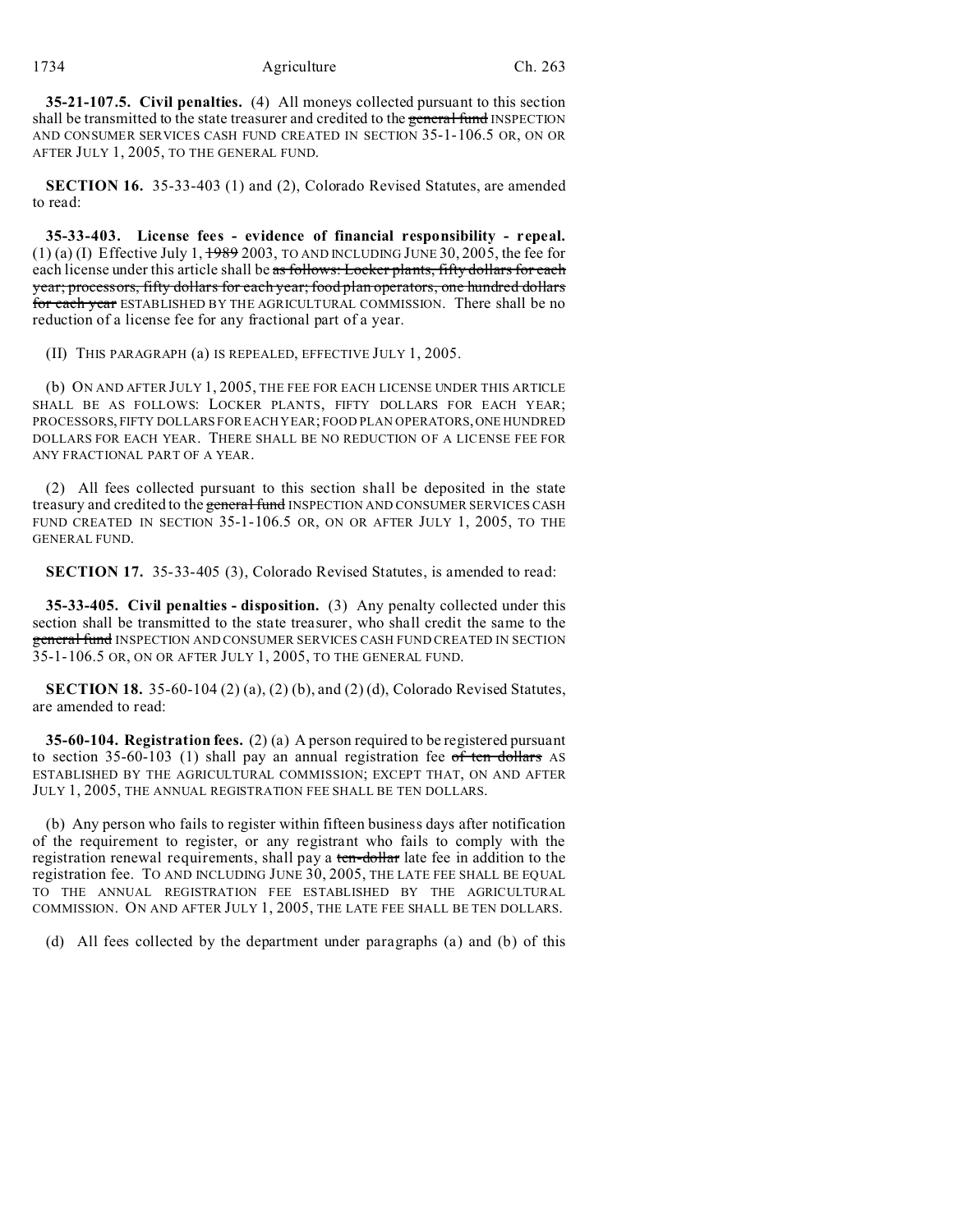subsection (2) shall be transmitted to the state treasurer, who shall credit the same to the general fund INSPECTION AND CONSUMER SERVICES CASH FUND CREATED IN SECTION 35-1-106.5 OR, ON OR AFTER JULY 1, 2005, TO THE GENERAL FUND.

**SECTION 19.** The introductory portion to 35-60-105 (1) and 35-60-105 (1) (c),  $(1)$   $(d)$ ,  $(2)$ ,  $(4)$   $(b)$ , and  $(6)$ , Colorado Revised Statutes, are amended to read:

**35-60-105. Inspection fees - reports - repeal.** (1) Except as provided in subsection (5) of this section, an inspection fee of fifteen cents per ton OR, TO AND INCLUDING JUNE 30, 2005, IN AN AMOUNT ESTABLISHED BY THE AGRICULTURAL COMMISSION, shall be paid on commercial feeds distributed in this state by the person whose name appears on the label as the manufacturer, guarantor, or distributor subject to the following conditions:

(c) (I) (A) TO AND INCLUDING JUNE 30, 2005, an annual inspection fee of ten dollars per product AS ESTABLISHED BY THE AGRICULTURAL COMMISSION shall be paid in lieu of the inspection fee on commercial feed that is distributed in the state only in packages of ten pounds or less. Products sold in packages of ten pounds or less are not subject to the twenty-five-dollar per year minimum set forth in paragraph (d) of this subsection (1).

(B) THIS SUBPARAGRAPH (I) IS REPEALED, EFFECTIVE JULY 1, 2005.

(II) ON AND AFTER JULY 1, 2005, AN ANNUAL INSPECTION FEE OF TEN DOLLARS PER PRODUCT SHALL BE PAID IN LIEU OF THE INSPECTION FEE ON COMMERCIAL FEED THAT IS DISTRIBUTED IN THE STATE ONLY IN PACKAGES OF TEN POUNDS OR LESS. PRODUCTS SOLD IN PACKAGES OF TEN POUNDS OR LESS ARE NOT SUBJECT TO THE TWENTY-FIVE-DOLLAR PER YEAR MINIMUM SET FORTH IN PARAGRAPH (d) OF THIS SUBSECTION  $(1)$ .

(d) (I) (A) TO AND INCLUDING JUNE 30, 2005, the minimum total inspection fee paid shall be twenty-five dollars per year AS ESTABLISHED BY THE AGRICULTURAL COMMISSION.

(B) THIS SUBPARAGRAPH (I) IS REPEALED, EFFECTIVE JULY 1, 2005.

(II) ON AND AFTER JULY 1, 2005, THE MINIMUM TOTAL INSPECTION FEE PAID SHALL BE TWENTY-FIVE DOLLARS PER YEAR.

(2) (a) (I) TO AND INCLUDING JUNE 30, 2005, in the case of a commercial feed that is distributed in the state both in packages of ten pounds or less, and in packages weighing over ten pounds, the fifteen-cent per ton inspection fee PURSUANT TO SUBSECTION (1) OF THIS SECTION shall be paid on the commercial feeds distributed in package weights over ten pounds with a minimum inspection fee of twenty-five dollars AS ESTABLISHED BY THE AGRICULTURAL COMMISSION. The annual flat INSPECTION fee of ten dollars per product PURSUANT TO PARAGRAPH (c) OF SUBSECTION (1) OF THIS SECTION shall be paid on the products sold in packages of ten pounds or less.

(II) THIS PARAGRAPH (a) IS REPEALED, EFFECTIVE JULY 1, 2005.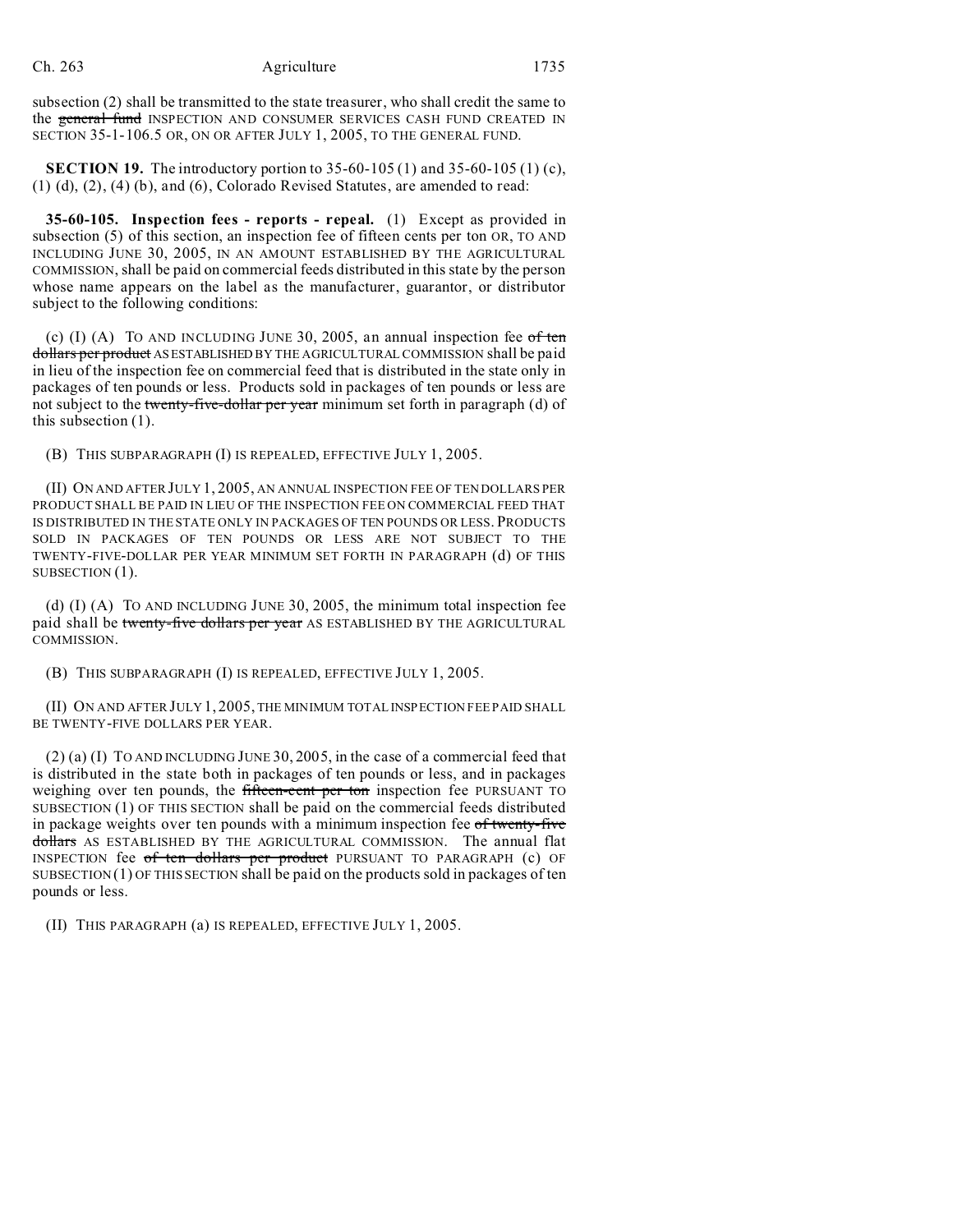(b) ON AND AFTER JULY 1, 2005, IN THE CASE OF A COMMERCIAL FEED THAT IS DISTRIBUTED IN THE STATE BOTH IN PACKAGES OF TEN POUNDS OR LESS, AND IN PACKAGES WEIGHING OVER TEN POUNDS, THE FIFTEEN-CENT PER TON INSPECTION FEE SHALL BE PAID ON THE COMMERCIAL FEEDS DISTRIBUTED IN PACKAGE WEIGHTS OVER TEN POUNDS WITH A MINIMUM INSPECTION FEE OF TWENTY-FIVE DOLLARS. THE ANNUAL FLAT FEE OF TEN DOLLARS PER PRODUCT SHALL BE PAID ON THE PRODUCTS SOLD IN PACKAGES OF TEN POUNDS OR LESS.

(4) (b) If the list required in paragraph (a) of this subsection (4) is not received with the annual statement or within fifteen days after its due date, a penalty fee of ten dollars per product OR, TO AND INCLUDING JUNE 30, 2005, IN AN AMOUNT ESTABLISHED BY THE AGRICULTURAL COMMISSION, shall be added to the amount due. The assessment of a penalty fee is in addition to and not a substitute for any other penalties or remedies available to the commissioner under this article.

(6) All fees collected under this section shall be transmitted to the state treasurer, who shall credit the same to the general fund INSPECTION AND CONSUMER SERVICES CASH FUND CREATED IN SECTION 35-1-106.5 OR, ON OR AFTER JULY 1, 2005, TO THE GENERAL FUND.

**SECTION 20.** 12-11-101 (1) (a), Colorado Revised Statutes, is amended to read:

**12-11-101. Requirements for slaughterer business.** (1) Every person carrying on the trade or business of a slaughterer of livestock in this state:

(a) (I) TO AND INCLUDING JUNE 30, 2005, shall obtain a license from the department of agriculture and shall pay therefor an annual license fee which shall be established by the state board of stock inspection commissioners in a manner consistent with the provisions of section 24-34-105, C.R.S., and which, in the board's discretion, may be based upon the number of animals slaughtered during the previous calendar year, as determined from records of the department or the records of the applicant AGRICULTURAL COMMISSION. THE AGRICULTURAL COMMISSION SHALL ANNUALLY DETERMINE THE AMOUNT OF REVENUES DERIVED FROM THE ASSESSMENT OF LICENSE FEES THAT SHALL BE DEPOSITED IN THE INSPECTION AND CONSUMER SERVICES CASH FUND CREATED IN SECTION 35-1-106.5,C.R.S., AND THE AMOUNT OF SUCH REVENUES THAT SHALL BEDEPOSITED IN THE BRAND INSPECTION FUND CREATED IN SECTION 35-41-102, C.R.S.

(II) ON AND AFTER JULY 1, 2005, EVERY SUCH PERSON SHALL OBTAIN A LICENSE FROM THE DEPARTMENT OF AGRICULTURE AND SHALL PAY THEREFOR AN ANNUAL LICENSE FEE WHICH SHALL BE ESTABLISHED BY THE STATE BOARD OF STOCK INSPECTION COMMISSIONERS IN A MANNER CONSISTENT WITH THE PROVISIONS OF SECTION 24-34-105,C.R.S., AND WHICH, IN THE BOARD'S DISCRETION, MAY BE BASED UPON THE NUMBER OF ANIMALS SLAUGHTERED DURING THE PREVIOUS CALENDAR YEAR, AS DETERMINED FROM RECORDS OF THE DEPARTMENT OR THE RECORDS OF THE PERSON.

(III) The applicant EVERY SUCH PERSON shall maintain accurate records regarding the number of animals slaughtered during a calendar year, and such records shall be made available to employees of the department during normal business hours. Records shall be kept for a period of two years. On and after July 1, 1990, every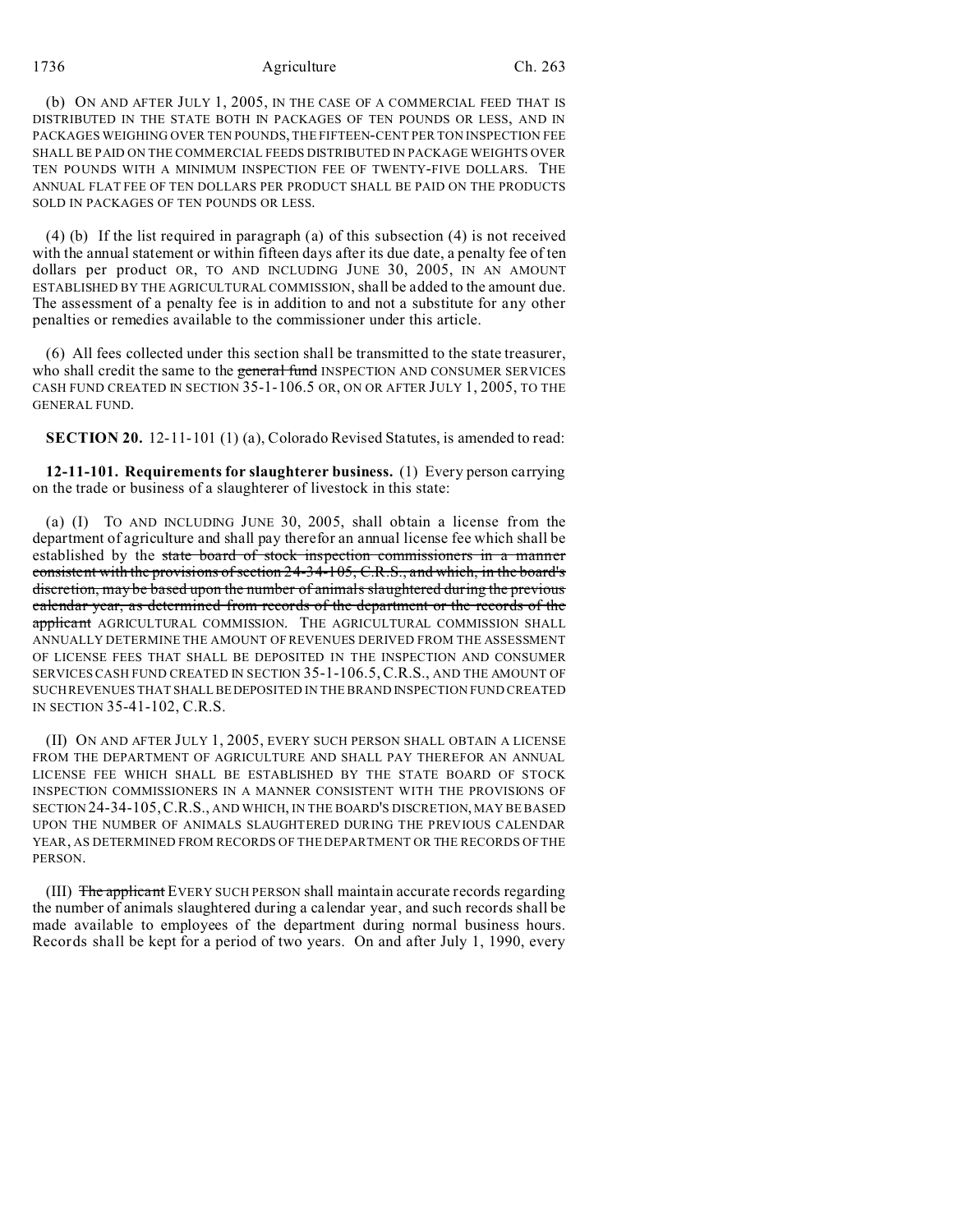application for a slaughterer's license and accompanying materials shall comply with the provisions of section 24-4-104 (13), C.R.S. A license issued under this article shall not be transferable to a lessee.

**SECTION 21.** 12-16-105 (1), Colorado Revised Statutes, is amended to read:

**12-16-105. License fee - renewal - repeal.** (1) (a) (I) TO AND INCLUDING JUNE 30, 2005, for filing the application described in section 12-16-104, each applicant FOR A LICENSE IN EACH OF THE FOLLOWING CATEGORIES shall pay the following fee to the commissioner who A FEE AS DETERMINED BY THE AGRICULTURAL COMMISSION, WHICH FEE shall transmit all such fees BE TRANSMITTED to the state treasurer for credit to the general fund INSPECTION AND CONSUMER SERVICES CASH FUND CREATED IN SECTION 35-1-106.5, C.R.S.:

 $(a)$  (A) Dealers; fifty dollars for each year; except that a dealer who signs an affidavit stating that such dealer will pay cash for each transaction for farm products shall pay no application fee;

 $(b)$  (B) Agents; ten dollars for each year AND

(c) Repealed.

 $(d)$  (C) Small-volume dealers. twenty dollars for each year.

(II) THIS PARAGRAPH (a) IS REPEALED, EFFECTIVE JULY 1, 2005.

(b) ON AND AFTER JULY 1, 2005, FOR FILING THE APPLICATION DESCRIBED IN SECTION 12-16-104, EACH APPLICANT SHALL PAY THE FOLLOWING FEE TO THE COMMISSIONER, WHO SHALL TRANSMIT ALL SUCH FEES TO THE STATE TREASURER FOR CREDIT TO THE GENERAL FUND:

(I) DEALERS, FIFTY DOLLARS FOR EACH YEAR; EXCEPT THAT A DEALER WHO SIGNS AN AFFIDAVIT STATING THAT SUCH DEALER WILL PAY CASH FOR EACH TRANSACTION FOR FARM PRODUCTS SHALL PAY NO APPLICATION FEE;

(II) AGENTS, TEN DOLLARS FOR EACH YEAR;

(III) SMALL-VOLUME DEALERS, TWENTY DOLLARS FOR EACH YEAR.

**SECTION 22.** 12-16-114.5 (5), Colorado Revised Statutes, is amended to read:

**12-16-114.5. Civil penalties.** (5) All moneys collected from civil penalties pursuant to the provisions of this section shall be transmitted to the state treasurer and credited to the general fund INSPECTION AND CONSUMER SERVICES CASH FUND CREATED IN SECTION 35-1-106.5, C.R.S., OR, ON OR AFTER JULY 1, 2005, TO THE GENERAL FUND.

**SECTION 23.** 12-16-205 (1), Colorado Revised Statutes, is amended to read:

**12-16-205. Commodity handler or agent licenses - application requirements - repeal.** (1) (a) (I) TO AND INCLUDING JUNE 30, 2005, each applicant for a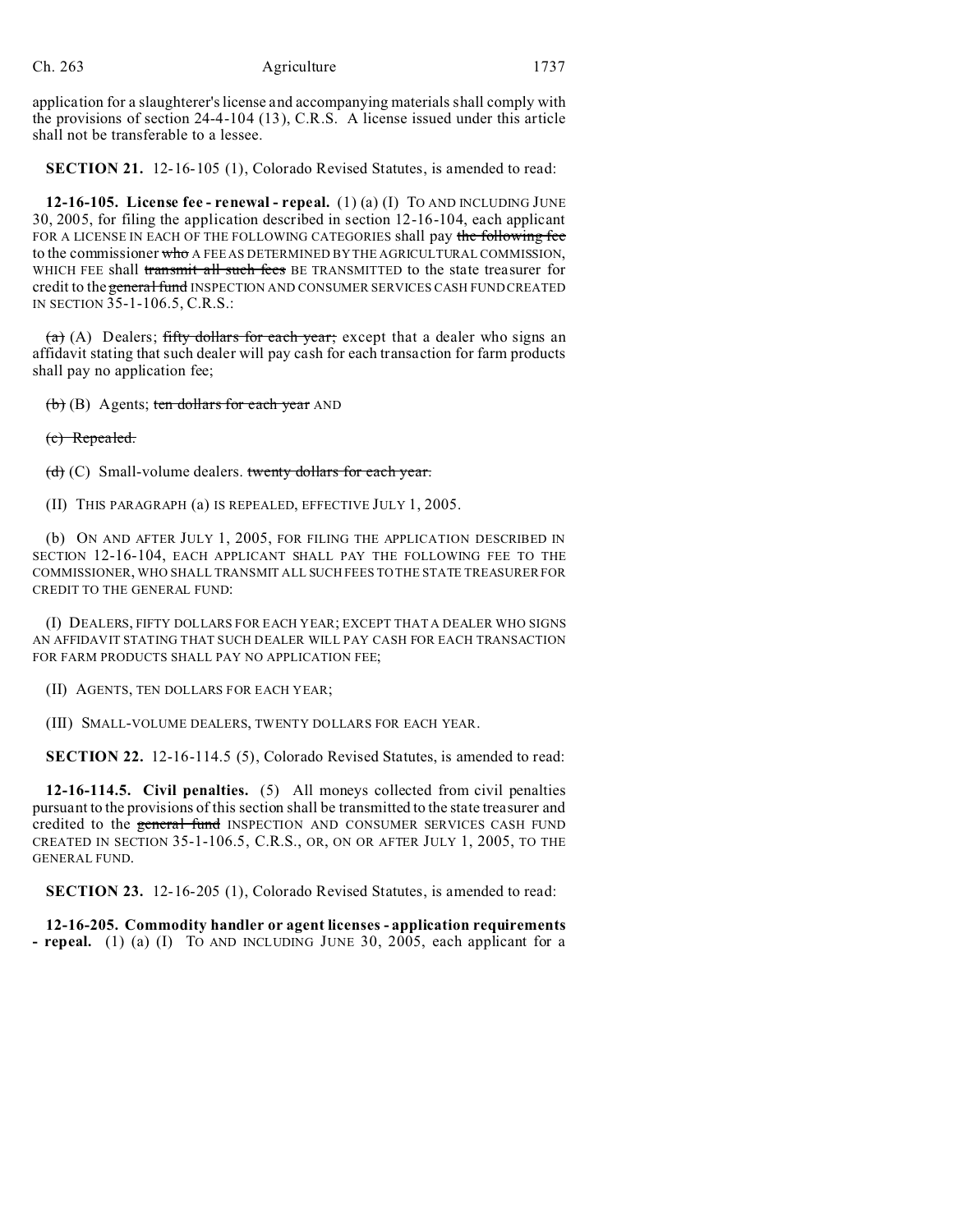commodity handler license shall pay a license fee of fifty dollars for each year and each applicant for an OR agent license shall pay, a license fee of ten dollars for each year IN WHICH SUCH LICENSE IS TO BE VALID, A LICENSE FEE ESTABLISHED BY THE AGRICULTURAL COMMISSION, which LICENSE FEE the department shall collect and transmit to the state treasurer, who shall credit the same to the general fund INSPECTION AND CONSUMER SERVICES CASH FUND CREATED IN SECTION 35-1-106.5, C.R.S.

(II) THIS PARAGRAPH (a) IS REPEALED, EFFECTIVE JULY 1, 2005.

(b) ON AND AFTER JULY 1, 2005, EACH APPLICANT FOR A COMMODITY HANDLER LICENSE SHALL PAY A LICENSE FEE OF FIFTY DOLLARS FOR EACH YEAR AND EACH APPLICANT FOR AN AGENT LICENSE SHALL PAY A LICENSE FEE OF TEN DOLLARS FOR EACH YEAR, WHICH THE DEPARTMENT SHALL COLLECT AND TRANSMIT TO THE STATE TREASURER, WHO SHALL CREDIT THE SAME TO THE GENERAL FUND.

**SECTION 24.** 12-16-217 (2), Colorado Revised Statutes, is amended, and the said 12-16-217 is further amended BY THE ADDITION OF A NEW SUBSECTION, to read:

**12-16-217. Inspection fees.** (2) Each inspection fee shall be uniform for the particular service rendered, and the amount of such fee shall be determined by the state agricultural commission. so that ON AND AFTER JULY 1, 2005, said fee, as nearly as possible, shall cover fifty percent of the operational costs of the inspection service after the deduction of any federal moneys that may be forthcoming for such an inspection service. The inspection fee shall be paid by the person, firm, corporation, or other organization requesting the service at the time it is rendered or as otherwise provided and authorized by the commission.

(3) ALL MONEYS COLLECTED PURSUANT TO THIS SECTION SHALL BE TRANSMITTED TO THE STATE TREASURER, WHO SHALL CREDIT THE SAME TO THE INSPECTION AND CONSUMER SERVICES CASH FUND CREATED IN SECTION 35-1-106.5,C.R.S., OR, ON OR AFTER JULY 1, 2005, TO THE GENERAL FUND.

**SECTION 25.** 12-16-219.5 (5), Colorado Revised Statutes, is amended to read:

**12-16-219.5. Civil penalties.** (5) All moneys collected from civil penalties pursuant to the provisions of this section shall be transmitted to the state treasurer and credited to the general fund INSPECTION AND CONSUMER SERVICES CASH FUND CREATED IN SECTION 35-1-106.5, C.R.S., OR, ON OR AFTER JULY 1, 2005, TO THE GENERAL FUND.

**SECTION 26. Appropriation - adjustments in 2003 long bill.** (1) For the implementation of this act, appropriations made in the annual general appropriation act to the department of agriculture for the fiscal year beginning July 1, 2003, shall be adjusted as follows:

(a) The general fund appropriation to commissioner's office and administrative services is reduced by six hundred fifty-eight thousand nine hundred twenty dollars (\$658,920).